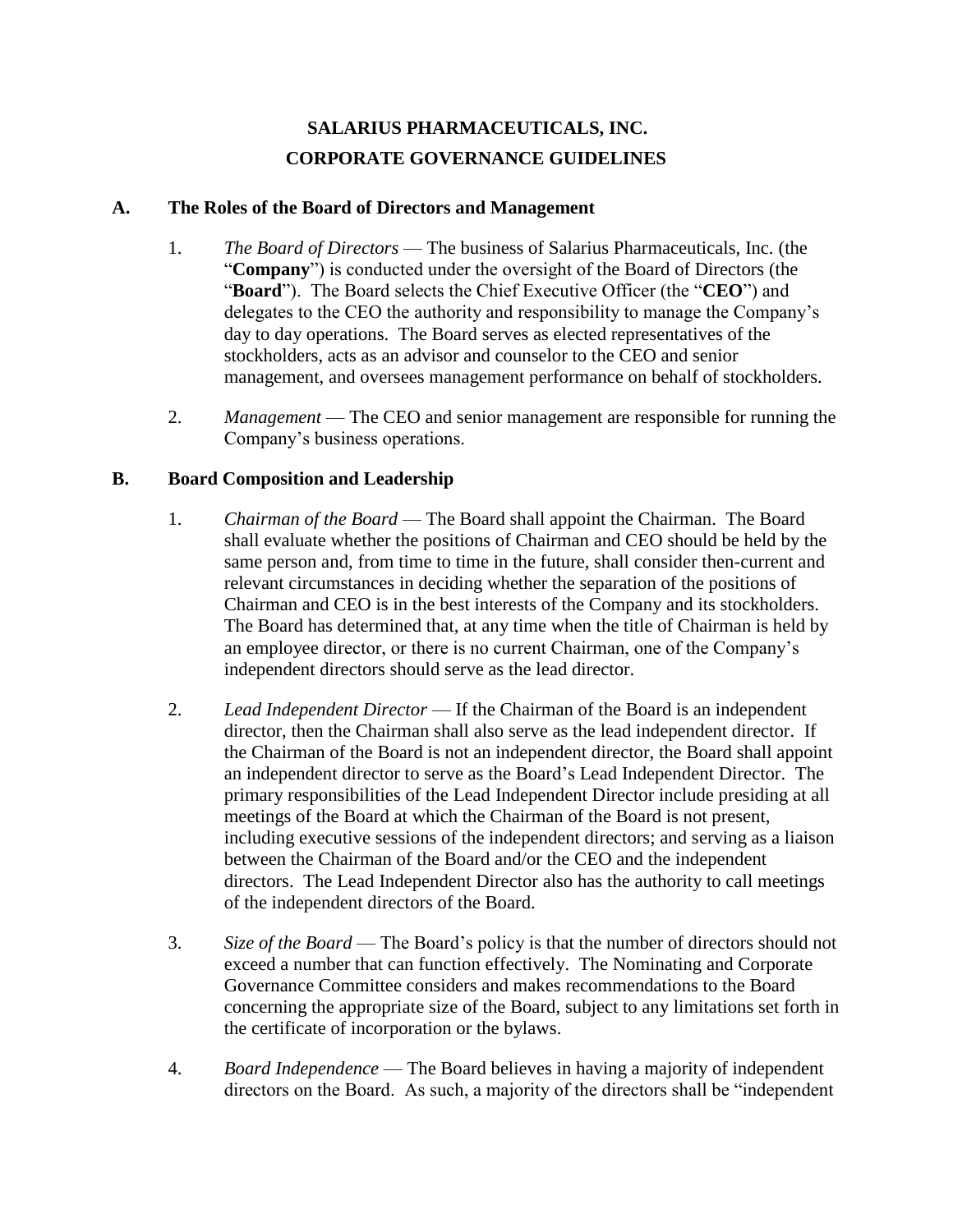directors" as defined by the rules promulgated by the Nasdaq Stock Market, and shall satisfy all applicable independence requirements under the federal securities laws or rules thereunder.

5. *Board Membership Criteria* — The Board's objective is that its membership be composed of experienced and dedicated individuals with diversity of backgrounds, perspectives, and skills. The Nominating and Corporate Governance Committee is responsible for identifying, evaluating, recruiting, and recommending qualified candidates to the Board for nomination or election. In identifying candidates for membership on the Board, this committee takes into account all factors it considers appropriate, which may include character, judgment, diversity of experience, business acumen, the ability of the candidate to devote sufficient time and attention to the affairs of the Company, and the extent to which a particular candidate would fill a present or anticipated need on the Board. Candidates for membership on the Board will be reviewed in the context of the existing membership of the Board (including the qualities and skills of the existing directors), the operating requirements of the Company, and the long-term interests of stockholders.

A director's qualifications in light of these criteria are considered at least each time the director is re-nominated for Board membership.

6. *Election of Directors.* The nominees for director receiving the highest number of votes will be elected to the Board. However, if the number of shares voted "against" or "withheld" exceeds 50% of the number of votes cast with respect to a director's election, such director must promptly tender his or her resignation.

The Nominating and Corporate Governance Committee shall recommend to the Board for nomination or election, and the Board shall nominate or elect, only candidates who agree to tender, promptly following the annual meeting at which they are elected or re-elected as director, irrevocable resignations that will be effective if (i) a majority of the votes cast for the director are marked "against" or "withheld" at the next annual meeting at which he or she faces re-election and (ii) the Board accepts such resignation. The Board expects each director to have tendered such an irrevocable resignation.

If a majority of the votes cast for a director are marked "against" or "withheld" in an uncontested election, the Nominating and Corporate Governance Committee will act on an expedited basis to determine whether the director's resignation should be accepted and to make a recommendation to the Board. The Board shall promptly consider that recommendation and make the final determination whether to accept the resignation. The Nominating and Corporate Governance Committee and the Board may consider any factors they deem relevant in deciding whether to accept such resignation, including, as they deem appropriate, any stated reasons why stockholders withheld votes from such director, whether the underlying cause or causes for the withheld votes are curable, the total number of shares voting and the number of broker non-votes, the director's tenure, the director's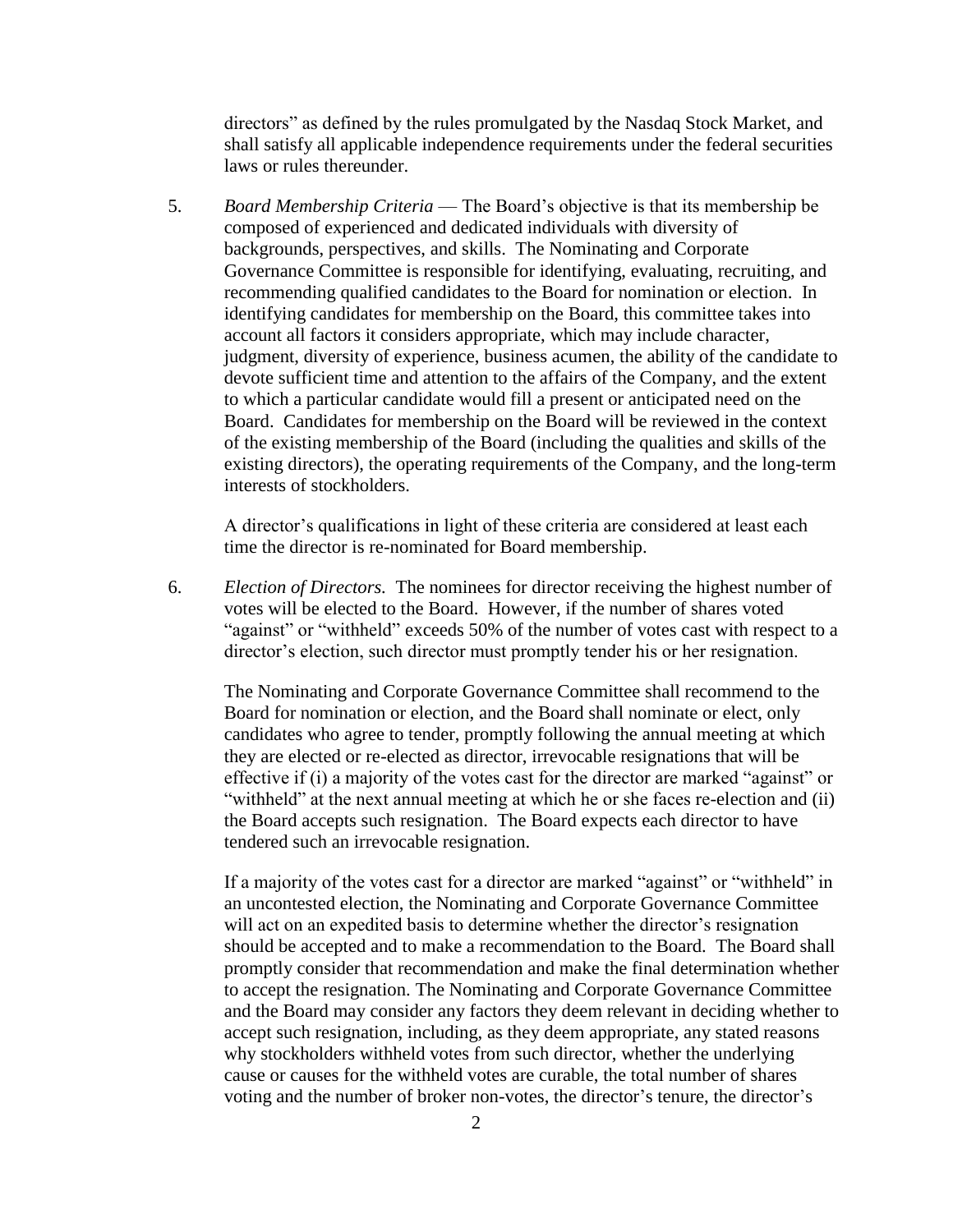qualifications, the director's past and expected future contributions to the Company, and the overall composition of the Board, including whether accepting the resignation would cause the Company to fail to meet any applicable requirements of the Nasdaq Stock Market or the federal securities laws or rules thereunder.

The Board will act on the Nominating and Corporate Governance Committee's recommendation and publicly disclose (by a press release, a filing with the Securities and Exchange Commission, or other broadly disseminated means of communication) the Board's decision and the rationale behind the decision within 90 days from the date of the certification of election results.

The Board expects the director whose resignation is under consideration to abstain from participating in any decision regarding such resignation. If such director is a member of the Nominating and Corporate Governance Committee and does not agree to abstain from participating in the committee's deliberations and decision regarding such resignation, then the committee shall act through a sub-committee consisting of one or more members who did not fail to receive the required vote in the election. If such director does not agree to abstain from participating in the Board's deliberations and decision regarding such resignation, then the Board shall act through a special committee consisting entirely of directors who did not receive a majority of votes marked "against" or "withheld" in the election.

- 7. *Succession Polices of the Board of Directors* When a director's principal occupation or business affiliation changes substantially during his or her tenure as a director, other than as a result of normal retirement, then the director should offer to resign from the Board so that the Nominating and Corporate Governance Committee may evaluate the appropriateness of the director's continued service and recommend to the Board acceptance or rejection of the resignation offer.
- 8. *Service on Other For-Profit Boards* Independent directors are encouraged to evaluate carefully the time required to serve on other boards, taking into account board and committee meeting attendance, preparation, participation and effectiveness on these boards. Independent directors should advise the chair of the Nominating and Corporate Governance Committee before accepting an invitation to serve on another board to permit the Nominating and Corporate Governance Committee to evaluate whether any regulatory issues or potential conflicts are raised by the director accepting such an invitation and to confirm that the director will continue have the time required for preparation, participation and attendance at Board and Board committee meetings. An independent director shall not serve on more than six public company boards without approval of the Nominating and Corporate Governance Committee.
- 9. *Board Compensation Review* The Nominating and Corporate Governance Committee will periodically review the compensation of non-employee directors and is responsible for recommending to the Board changes in compensation for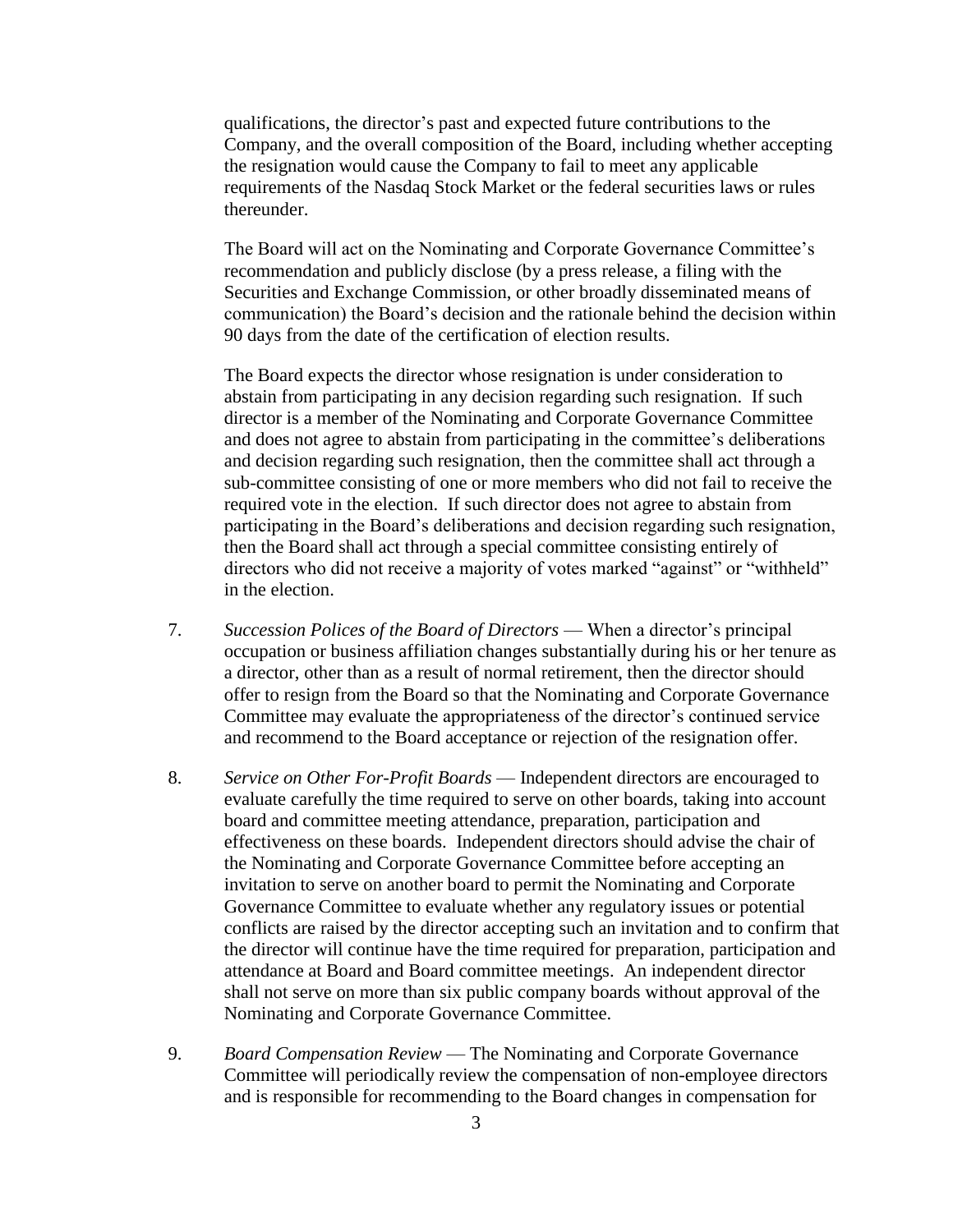non-employee directors. Directors who are employees of the Company shall receive no additional remuneration for serving on the Board.

- 10. *Risk Assessment* The Board shall maintain oversight of the Company's risk management processes. The Nominating and Corporate Governance Committee shall periodically evaluate the Company's risk management process and system in light of the nature of the material risks the Company faces and the adequacy of the Company's policies and procedures designed to address risk, and recommend to the Board any changes deemed appropriate by such committee. The Compensation Committee shall periodically evaluate whether there are any risks arising from the Company's compensation policies for all employees and overall actual compensation practices which are reasonably likely to have a material adverse effect on the Company, and recommend to the Board any changes deemed appropriate by such committee. The Audit Committee shall periodically assess any major financial risk exposures and the steps management has taken to monitor and control such exposures, including the Company's policies with respect to financial risk assessment and financial risk management. To the extent risk oversight is a focus of one or more committees of the Board, those committees shall report key findings periodically to the full Board.
- 11. *Board's Interaction With Stakeholders* The CEO is responsible for establishing effective communications with the Company's stakeholders, including stockholders, customers, employees, communities, suppliers, creditors, governments, and corporate partners. It is the policy of the Board that management speaks for the Company. This policy does not preclude independent directors from meeting with stakeholders, but management, where appropriate, should be present at such meetings.
- 12. *Director Orientation and Continuing Education* The Company shall provide directors with an orientation and education program to familiarize them with the Company's business operations and plans, industry trends and corporate governance practices, as well as ongoing education on issues facing the Company and on subjects that would assist the directors in discharging their duties.

## **C. Board Operations**

- 1. *Selection of Agenda Items for Board Meetings* The Chairman, in consultation with the CEO, sets the agenda for each Board meeting. At least once each year, the Board will focus on the Company's strategic plan and on the following year's capital and operating budgets. Members of the Board are encouraged to suggest the inclusion of items on any Board or committee agenda.
- 2. *Board and Committee Materials Distributed in Advance* Board members should receive materials related to agenda items sufficiently in advance of Board and Board committee meetings so that the directors may prepare to discuss the items at the meeting. When appropriate, sensitive subject matters may be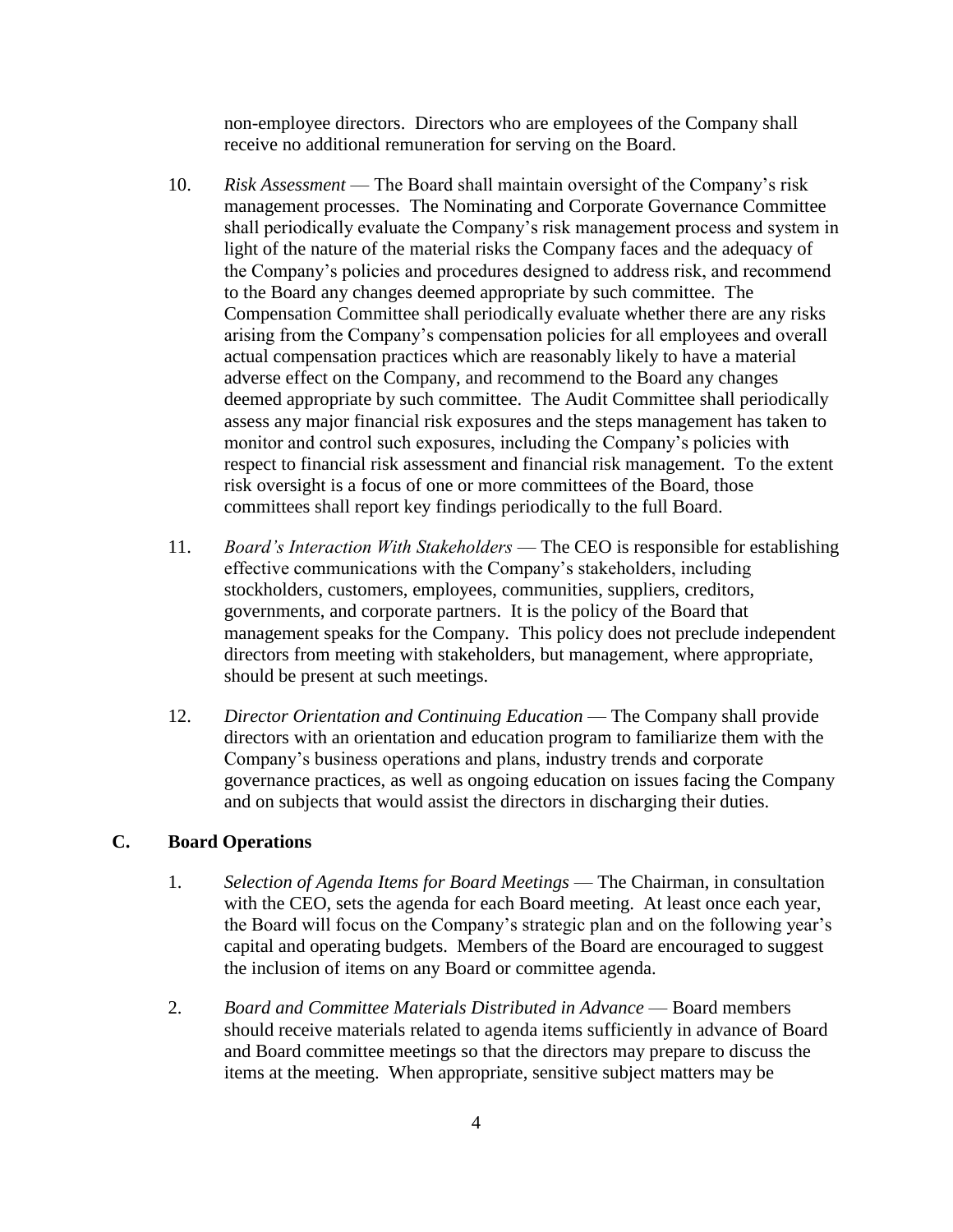discussed at a meeting without advance distribution of written materials to the Board or Board committee.

- 3. *Director Responsibilities* Directors must exercise their business judgment to act in the best interests of the stockholders and the Company. In discharging this obligation, directors reasonably may rely on the Company's senior executives and its advisors and auditors. Directors are expected to attend and participate in all meetings of the Board and of committees on which they serve and to spend the time needed and prepare for and meet as frequently as necessary to discharge their responsibilities. The Board shall make the determination that at least one of the members of the Audit Committee meets the Audit Committee financial expert requirements.
- 4. *Board Presentations and Access to Employees* Members of senior management may be invited to attend part or all of a Board meeting in order to participate in discussions. Generally, the executive responsible for an area of the Company's operations the Board is to consider makes the presentation. Board members have complete access to all other members of management and Company employees.
- 5. *Board Access to Independent Advisors* The Board and its committees may seek advice from outside advisors as appropriate.
- 6. *Executive Sessions of Independent Directors* Independent directors regularly meet outside the presence of non-independent directors. Independent director discussions may include such topics as the independent directors determine. The independent directors generally do not take formal action at these sessions but make recommendations for consideration by the full Board. In addition, director meetings are held with the CEO, but not other members of management, for a general discussion of relevant subject matters.

#### **D. Board Committees**

- 1. *Committees* The current committees are the Audit, Compensation and Nominating and Corporate Governance Committees. Other committees may be established from time to time as appropriate.
- 2. *Assignment and Term of Service of Committee Members* The Board is responsible for the appointment of committee members and chairs based on recommendations of the Nominating and Corporate Governance Committee. Every year, at the first meeting following the Annual Meeting of Stockholders, the Board shall elect the members of each committee.
- 3. *Agenda, Frequency, Length and Reports of Committee Meetings* The chair of each committee approves the agenda, length of and attendance at each committee meeting and determines the frequency of meetings. The committee chairs report a summary of their meetings to the Board at the next regularly scheduled Board meeting following such committee meetings.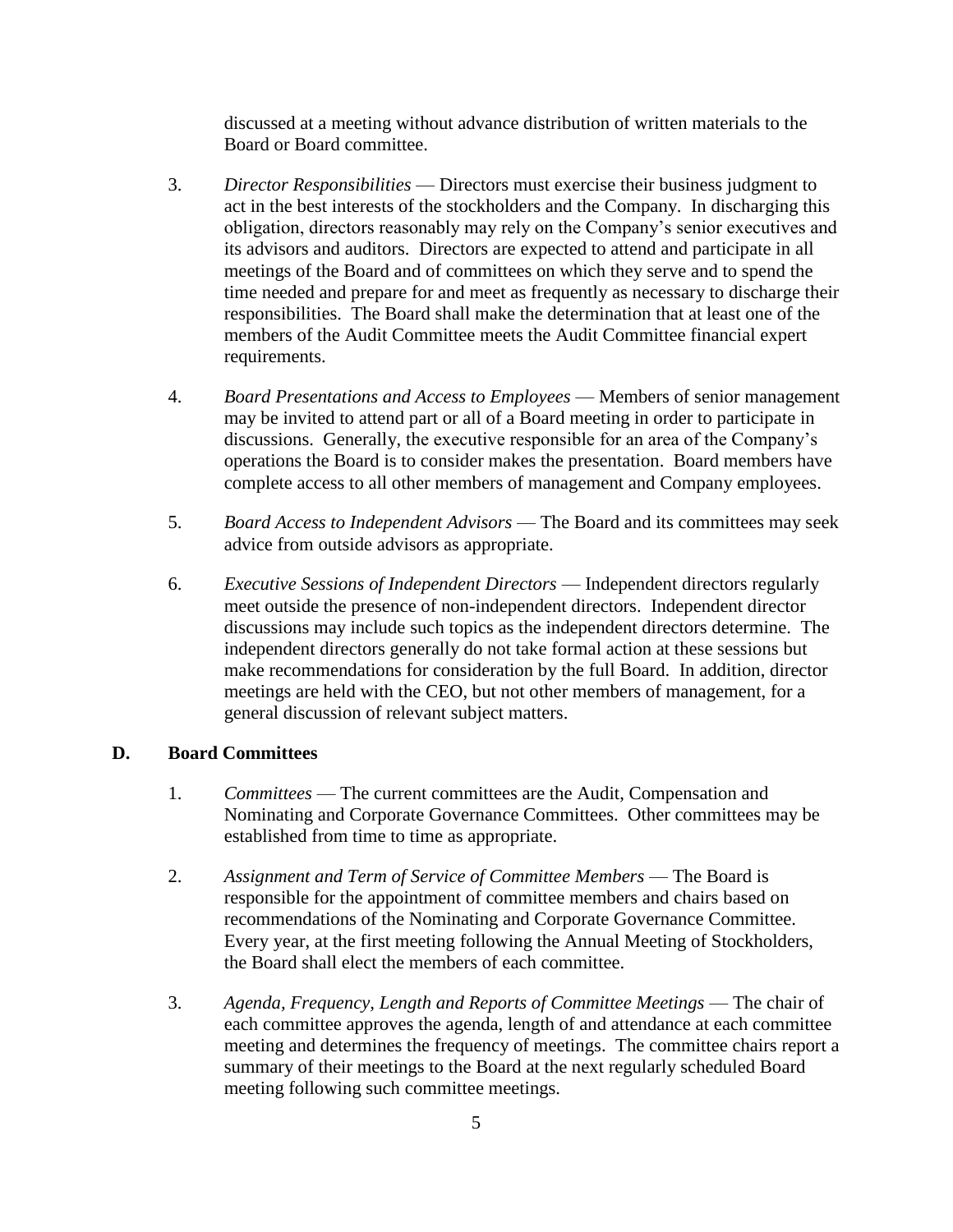- 4. *Membership* Only independent directors may serve on the Audit, Compensation, and Nominating and Corporate Governance Committees, subject to any available exemptions under the applicable rules that the Board deems appropriate under the circumstances.
- 5. *Responsibilities* The Nominating and Corporate Governance Committee periodically reviews the responsibilities of each committee and the Board, upon the recommendation of the Nominating and Corporate Governance Committee, has adopted written charters for each of the Audit, Compensation, and Nominating and Corporate Governance Committees, which set forth the full authority and responsibilities of those committees.
- 6. *Charter Review* Every year, at their first meeting following the Annual Meeting of Stockholders, the members of each committee shall review and assess the adequacy of their respective charters. At its meeting, the Nominating and Corporate Governance Committee shall also review and assess the adequacy of the Audit Committee Charter, the Compensation Committee Charter and the Insider Trading and Communications Policy, and any other charter or policy as such committee may be directed by the Board.

#### **E. Board and Management Evaluation**

- 1. *Formal Evaluation of the CEO and Other Officers* The Compensation Committee shall review corporate goals and individual goals and objectives relevant to the compensation of the Company's CEO and other executive officers of the Company. The Compensation Committee shall also evaluate the CEO's and the other executive officers' performance in light of such goals and objectives at least annually and communicate the results to the CEO and the Board. Based on such evaluation, the Compensation Committee shall approve the compensation for the CEO and the other executive officers as set forth in the Compensation Committee Charter. The CEO may not be present during the discussion or approval of his or her compensation, but may be present during discussion and approval of, but may not vote on, compensation of the other executive officers.
- 2. *Board Self-Assessment* —The Nominating and Corporate Governance Committee shall review on an annual basis the functioning and effectiveness of the Board and its committees. The committee oversees the self-evaluation of the Board and its committees performed by the individual members of the Board and, to the extent the committee deems appropriate, recommends changes to increase the effectiveness of the Board and its committees.
- 3. *Succession Planning* The Board, with the assistance of the Nominating and Corporate Governance Committee and Compensation Committee, plans the succession to the position of CEO and certain other senior management positions. To assist the Board and the committees, the CEO annually assesses senior managers and their succession potential. The CEO also provides the Board and